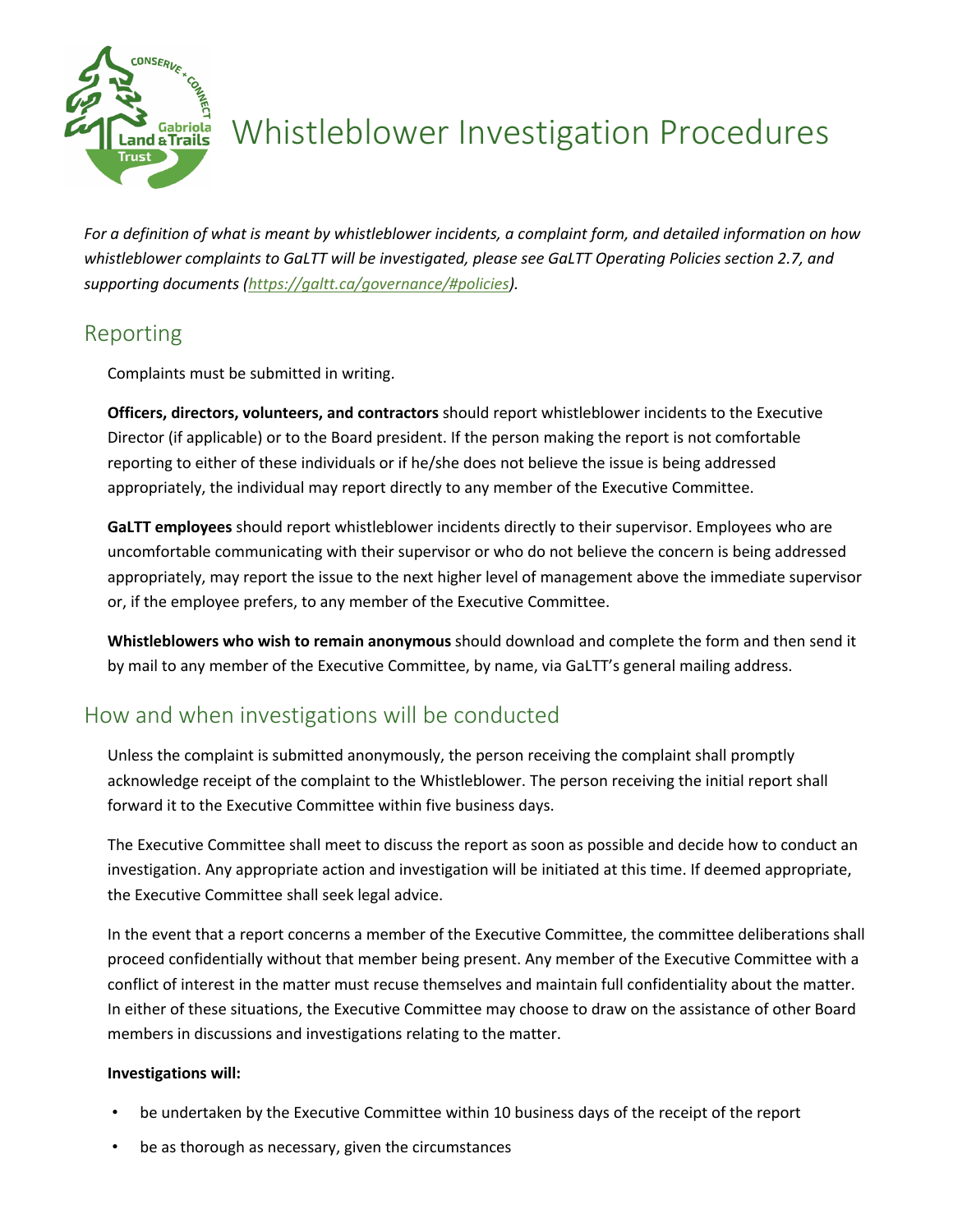- treat all parties to a complaint fairly and impartially
- maintain confidential to the greatest extent possible. (An individual's identity may have to be disclosed to conduct a thorough investigation, to comply with the law, or to provide accused individuals their legal rights of defense. Unauthorized disclosure of information relating to an investigation under this policy to individuals not involved in the investigation will be viewed as a serious disciplinary offense and may result in discipline, up to and including dismissal from the organization.
- be focused on finding facts and evidence, including interviews of the complainant (if not anonymous), witnesses, and respondent
- recommend disciplinary and/or remedial action as appropriate
- protect persons who are witnesses or otherwise involved in good faith in a complaint from retaliation and discrimination, even if it is proved that no unlawful activity has occurred

### Roles and responsibilities

Unless required by law to immediately report a violation, a formal investigation of a complaint will be directed by the Executive Committee (excluding any members of the executive who are included in the complaint). The Executive Committee is responsible for ensuring designated investigation procedures are followed and will designate a member as point of contact for the investigation.

The Executive Committee shall decide how to conduct an investigation to determine whether the allegations are true, whether the issue is significant, and what actions, if any, are necessary to address and correct the issue. If deemed appropriate, the Executive Committee shall seek legal advice.

## Follow-up

A written report of the investigation, including recommended actions, will be issued to the Board of Directors, which may conduct further investigation upon receiving the report.

If a Whistleblower name and contact information is provided in the initial complaint, the results of the investigation will be shared with the Whistleblower to the extent possible. However, all details of the investigation, and actions taken, may not be divulged to the Whistleblower due to confidentiality and legal requirements.

Any officer, director, employee, volunteer, or contractor who retaliates against a person who has reported a concern in good faith is subject to discipline, up to and including dismissal from the organization.

However, the act of making allegations maliciously, recklessly, with gross negligence, or with the foreknowledge that the allegations are false or unsubstantiated, will be viewed as a serious offense and may result in discipline, up to and including dismissal from the organization. GaLTT will not protect a Whistleblower who intentionally makes false accusations in reporting of a whistleblower incident.